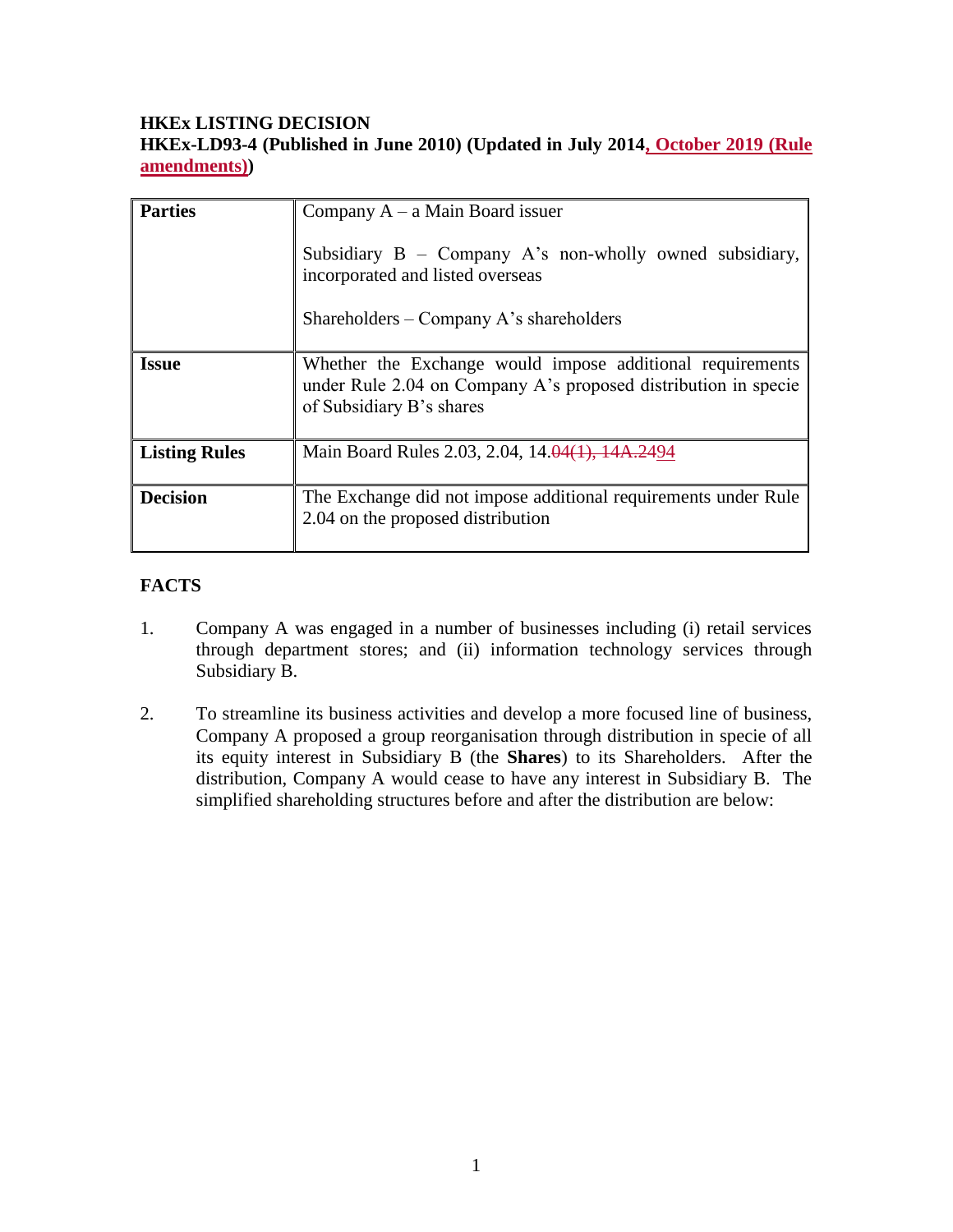#### *Before the distribution*



*After the distribution* 



- 3. The distribution required shareholder approval under Company A's articles of association and applicable laws. Company A submitted that the distribution would be in the Shareholders' interest and that all the Shareholders would be treated fairly and equally because:
	- a. The Shares would be distributed to the Shareholders pro rata to their respective shareholding in Company A. Therefore the distribution would not dilute their interest in Subsidiary B.
	- b. There was an adequate market in the Shares, which were listed on a stock exchange in Subsidiary B's place of incorporation. As supported by a legal opinion, the Shares could be freely owned and transferred by the Shareholders as foreigners and their transferability would not be unreasonably restricted. Any transfer of the Shares and/or dividend payment would be subject to reasonable tax.
	- c. Company A would bear all the costs and duties payable by the Shareholders upon the transfer of the Shares to them, and would arrange for brokers to provide each Shareholder with custodian services free of account opening and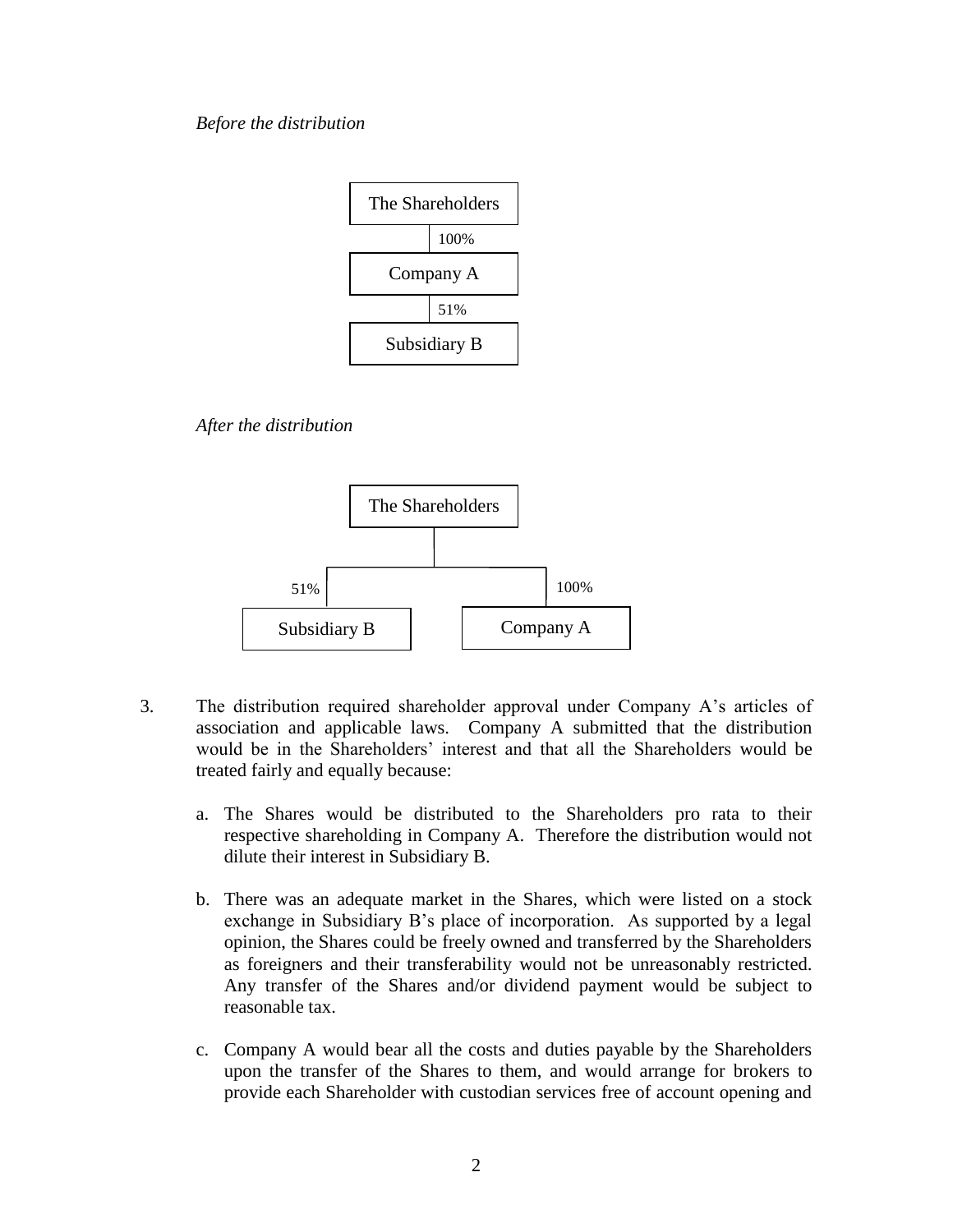monthly holding charges for two years or until all his Shares were disposed of, whichever was earlier.

# **APPLICABLE LISTING RULES**

4. Rule 2.03 states that:

The Exchange Listing Rules reflect currently acceptable standards in the market place and are designed to ensure that investors have and can maintain confidence in the market and in particular that:

…

- (4) all holders of listed securities are treated fairly and equally;
- (5) directors of a listed issuer act in the interests of its shareholders as a whole – particularly where the public represents only a minority of the shareholders; ...
- 5. Rule 2.04 states that

… the Exchange Listing Rules are not exhaustive and that the Exchange may impose additional requirements or make listing subject to special conditions whenever it considers it appropriate. …

6. Rules 14.04(1) and 14A.24 provide guidance on the scope of "transactions" subject to the notifiable transaction rules and connected transaction rules.

## **ANALYSIS**

- 7. The Exchange will normally consider a dividend distribution to shareholders as falling outside Chapters 14 and 14A. However, in the case of a distribution in specie, the Exchange may be concerned about whether the distribution is fair to all shareholders, particularly where unlisted assets are being distributed and there will be no liquid market for minority shareholders to realise a value from the distribution. The Exchange may impose additional requirements under Rule 2.04 to ensure compliance with Rule 2.03. (see Listing Decision LD75-4)
- 8. Here, the Shares were not listed on the Exchange and the proposal did not provide a cash alternative to the Shareholders. Nevertheless, the Exchange considered the following factors: